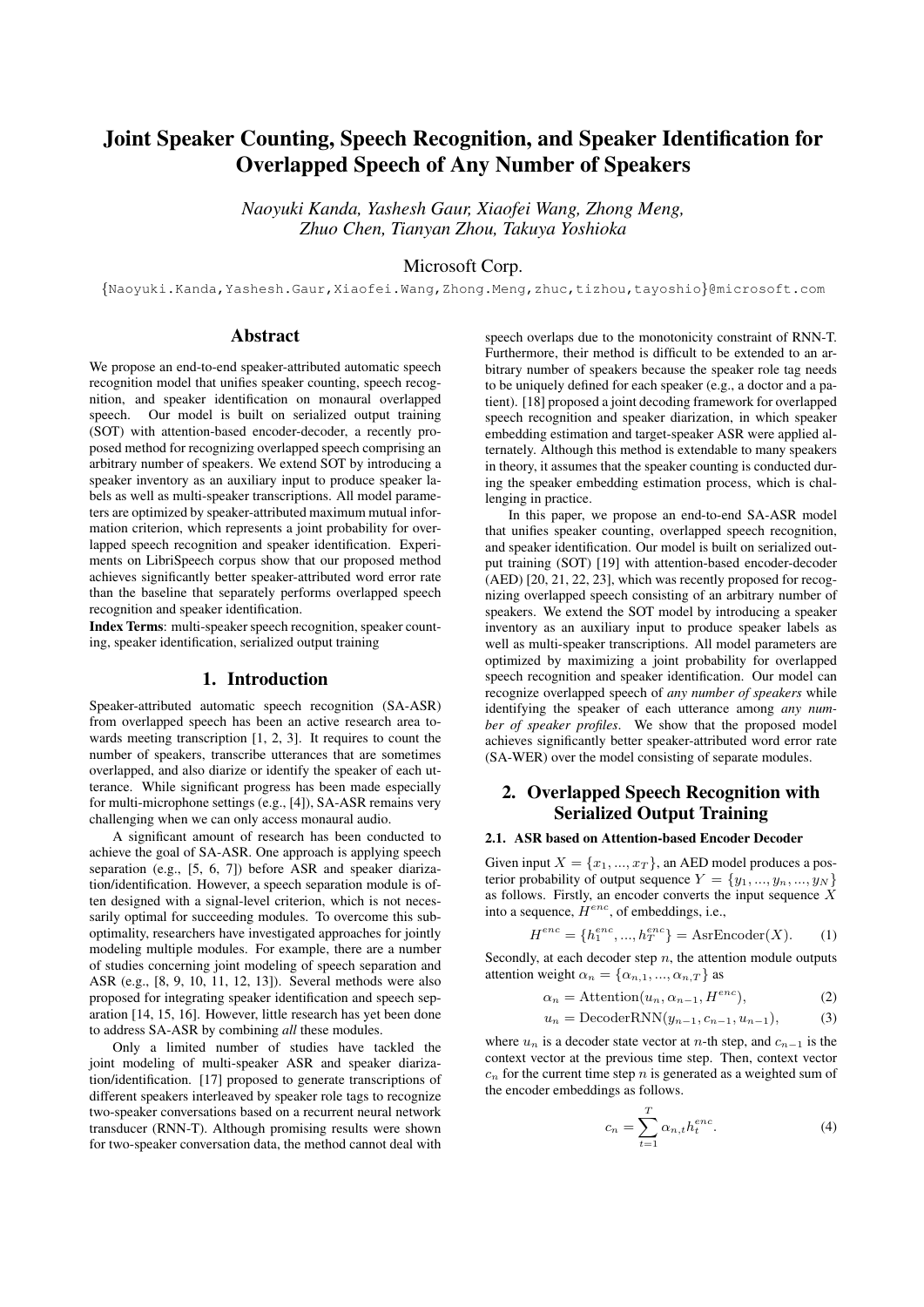Finally, the output distribution for  $y_n$  is estimated given the context vector  $c_n$  and decoder state vector  $u_n$  as follows:

$$
Pr(y_n|y_{1:n-1}, X) \sim \text{DecoderOut}(c_n, u_n)
$$
  
= Softmax( $W_{out} \cdot \text{LSTM}(c_n + u_n)$ ). (5)

Here, we are assuming that  $c_n$  and  $u_n$  have the same dimensionality. Variable  $W_{out}$  is the affine matrix of the final layer. Note that DecoderOut normally consists of a single affine transform with a softmax output layer. However, it was found in [19] that inserting one LSTM just before the affine transform effectively improves the SOT model, so we follow that architecture.

## 2.2. Serialized Output Training

With the SOT framework, the references for multiple overlapped utterances are concatenated to form a single token sequence by inserting a special symbol  $\langle sc \rangle$ representing a speaker change. For example, for the three-speaker case, the reference label will be given as  $R = \{r_1^1, .., r_{N^1}^1, \langle sc \rangle, r_1^2, .., r_{N^2}^2, \langle sc \rangle, r_1^3, .., r_{N^3}^3, \langle eos \rangle\},$ where  $r_i^j$  represents *i*-th token of *j*-th utterance. Note that  $\langle eos\rangle$ , a token for sequence end, is used only at the end of the entire sequence.

Because there are multiple permutations in the order of reference labels to form  $R$ , some trick is needed to calculate the loss for AED. One simple yet effective approach in [19] is sorting the reference labels by their start times, which is called "first-in, first-out" (FIFO) training. This training scheme works with complexity of  $O(S)$  with respect to the number of speakers and outperforms a scheme that exhaustively considers all possible permutations [19]. In this paper, we always use this FIFO training scheme.

Unlike permutation invariant training [7, 8], in which the number of the output branches that a model has constrains the number of recognizable speakers, SOT has no such limitation. Refer to [19] for a detailed description of the SOT model.

## 3. Proposed method

#### 3.1. Overview

Suppose that we have a speaker inventory  $\mathcal{D} = \{d_1, ..., d_K\},\$ where  $K$  is the number of speakers in the inventory and  $d_k$ is a speaker profile vector (e.g., d-vector  $[24]$ ) of the k-th speaker. The goal of the proposed method is to estimate a serialized multi-speaker transcription  $Y$  accompanied by the speaker identity of each token  $S = \{s_1, ..., s_N\}$  given input X and D.

In this work, we assume that the profiles of all speakers involved in the input speech are included in  $D$ . In other words, we assume there is no "unknown" speaker for speaker identification. As long as this condition holds, the speaker inventory may include any number of irrelevant speakers' profiles. This is a typical setup in scheduled office meetings, where meeting organizers invite attendees whose voice profiles are pre-registered.

### 3.2. Model Architecture

We start with the conventional AED represented by the blue blocks in Fig. 1. Firstly, we introduce one more encoder to represent the speaker characteristics of input  $X$  as follows.

$$
H^{spk} = \{h_1^{spk}, ..., h_T^{spk}\} = \text{SpeakerEncoder}(X), \quad (6)
$$

On top of this, for every decoder step  $n$ , we apply the attention weight  $\alpha_n$  generated by the attention module of AED to extract



attention-weighted vector of speaker embeddings  $p_n$ .

$$
p_n = \sum_{t=1}^{T} \alpha_{n,t} h_t^{spk}.
$$
 (7)

Note that  $p_n$  could be contaminated by interfering speech because some time frames include two or more speakers.

The speaker query RNN in Fig. 1 then generates a speaker query  $q_n$  given the speaker embedding  $p_n$ , previous output  $y_{n-1}$ , and previous speaker query  $q_{n-1}$ .

$$
q_n = \text{SpeakerQueryRNN}(p_n, y_{n-1}, q_{n-1}).\tag{8}
$$

Based on the speaker query  $q_n$ , an attention module for speaker inventory (shown as InventoryAttention in the diagram) estimates the attention weight  $\beta_{n,k}$  for each profile in  $\mathcal{D}$ .

$$
b_{n,k} = \frac{q_n \cdot d_k}{|q_n||d_k|},\tag{9}
$$

$$
\beta_{n,k} = \frac{\exp(b_{n,k})}{\sum_{j}^{K} \exp(b_{n,j})}.
$$
\n(10)

Here, we use the softmax function (Eq. (10)) on the cosine similarity between the speaker query and speaker profile (Eq. (9)), which was found to be the most efficient in our preliminary experiment. The attention weight  $\beta_{n,k}$  can be seen as a posterior probability of speaker  $k$  speaking the *n*-th token given all previous tokens and speakers as well as  $X$  and  $D$ .

$$
Pr(s_n = k | y_{1:n-1}, s_{1:n-1}, X, \mathcal{D}) \sim \beta_{n,k}.
$$
 (11)

Finally, we calculate the attention-weighted speaker profile  $\bar{d}_n$  based on  $\beta_{n,k}$  and  $d_k$  as followings.

$$
\bar{d}_n = \sum_{k=1}^K \beta_{n,k} d_k. \tag{12}
$$

This weighted profile  $\bar{d}_n$  is appended to the input of DecoderOut(). Specifically, we replace Eq. (5) by

$$
Pr(y_n|y_{1:n-1}, s_{1:n}, X, \mathcal{D}) \sim \text{DecoderOut}(c_n, u_n, \bar{d}_n)
$$
  
= Softmax(W\_{out} \cdot \text{LSTM}(c\_n + u\_n + W\_d \bar{d}\_n)), (13)

where  $W_d$  is a matrix to change the dimension of  $\bar{d}_n$  to that of  $c_n$ . Terms  $u_n$  and  $c_n$  are obtained from Eq. (3) and (4), respectively. Note that the output distribution is now conditioned on  $s_{1:n}$  and  $D$  because of the addition of the weighted profile  $\bar{d}_n$ .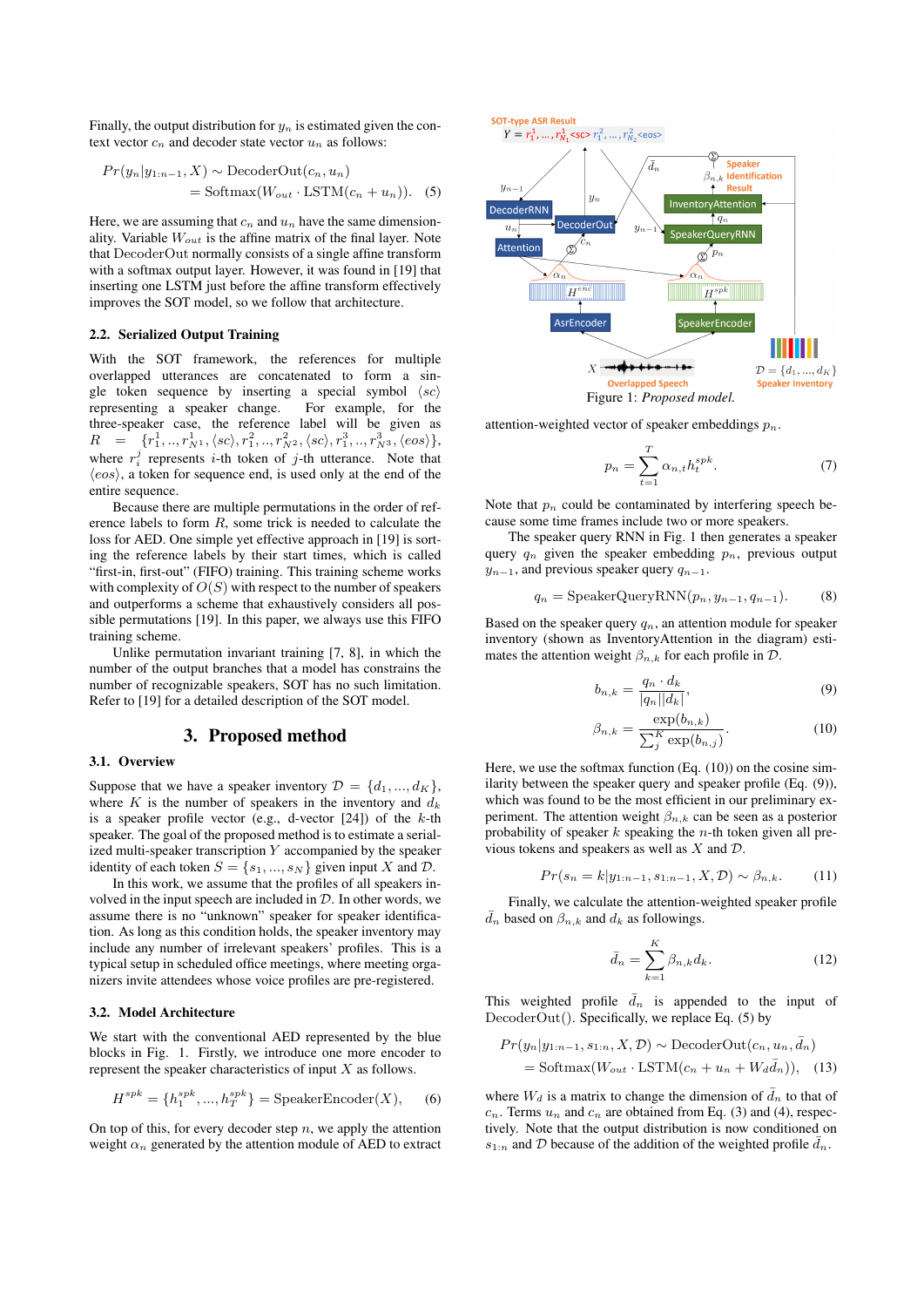## 3.3. Training

During training, all the network parameters are optimized by maximizing  $\log Pr(Y, S | X, \mathcal{D})$  as follows. We call it *speakerattributed maximum mutual information (SA-MMI)* training.

$$
\mathcal{F}^{\text{SA-MMI}} = \log Pr(Y, S | X, \mathcal{D}) \tag{14}
$$

$$
= \log \prod_{n=1}^{N} \{ Pr(y_n | y_{1:n-1}, s_{1:n}, X, \mathcal{D}) \newline \cdot Pr(s_n | y_{1:n-1}, s_{1:n-1}, X, \mathcal{D})^{\gamma} \} \tag{15}
$$

$$
= \sum_{n=1}^{N} \log Pr(y_n | y_{1:n-1}, s_{1:n}, X, \mathcal{D})
$$

$$
+ \gamma \cdot \sum_{n=1}^{N} \log Pr(s_n | y_{1:n-1}, s_{1:n-1}, X, \mathcal{D}). \tag{16}
$$

From Eq. (14) to Eq. (15), the chain rule is applied for  $y_n$ and  $s_n$  alternately. Here, we introduce a scaling parameter  $\gamma$  to adjust the scale of the speaker estimation probability to that of ASR. Equation (16) shows that our training criterion can be factorized into two conditional probabilities defined in Eqs. (13) and (11), respectively. Note that the speaker identity of the token  $\langle sc \rangle$  or  $\langle eos \rangle$  is set the same as that of the preceding token.

### 3.4. Decoding

An extended beam search algorithm is used for decoding with the proposed method. In the conventional beam search for AED, each hypothesis contains estimated tokens accompanied by the posterior probability of the hypothesis. In addition to these, a hypothesis for the proposed method contains speaker estimation  $\beta_{n,k}$ . Each hypothesis expands until  $\langle eos\rangle$  is detected, and the estimated tokens in each hypothesis are grouped by  $\langle sc \rangle$  to form multiple utterances. For each utterance, the average of  $\beta_{n,k}$  values, including the last token corresponding to  $\langle sc \rangle$  or  $\langle eos \rangle$ , is calculated for each speaker. The speaker with the highest average  $\beta_{n,k}$  score is selected as the predicted speaker of that utterance. Finally, when the same speaker is predicted for multiple utterances, those utterances are concatenated to form a single utterance.

## 4. Experiments

#### 4.1. Evaluation settings

#### *4.1.1. Evaluation data*

We evaluated the effectiveness of the proposed method by simulating multi-speaker signals based on the LibriSpeech corpus [25]. Following the Kaldi [26] recipe, we used the 960 hours of LibriSpeech training data ("train 960") for model learning, the "dev clean" set for adjusting hyper-parameter values, and the "test clean" set for testing.

Our training data were generated as follows. For each utterance in train 960, randomly chosen  $(S-1)$  train 960 utterances were added after being shifted by random delays. When mixing the audio signals, the original volume of each utterance was kept unchanged, resulting in an average signal-to-interference ratio of about 0 dB. As for the delay applied to each utterance, the delay values were randomly chosen under the constraints that (1) the start times of the individual utterances differed by 0.5 sec or longer and that (2) every utterance in each mixed audio sample had at least one speaker-overlapped region with other utterances. For each training sample, speaker profiles were generated as follows. First, the number of profiles was randomly selected from  $S$  to 8. Among those profiles,  $S$  profiles were for the speakers involved in the overlapped speech. The utterances for creating the profiles of these speakers were different from those constituting the input overlapped speech. The rest of the profiles were randomly extracted from the other speakers in train 960. Each profile was extracted by using 10 utterances. We generated data for  $S = \{1, 2, 3\}$  and combined them to use for training.

The development and evaluation sets were generated from dev clean or test clean, respectively, in the same way as the training set except that constraint (1) was not imposed. Therefore, multiple utterances were allowed to start at the same time in evaluation. Also, each profile was extracted from 2 utterances (15 sec on average) instead of 10, unless otherwise stated.

#### *4.1.2. Evaluation metric*

We evaluated the model with respect to speaker error rate (SER), WER, and SA-WER. SER is defined as the total number of model-generated utterances with speaker misattribution divided by the number of reference utterances. All possible permutations of the hypothesized utterances were examined by ignoring the ASR results, and the one that yielded the smallest number of errors (including the speaker insertion and deletion errors) was picked for the SER calculation. Similarly, WER was calculated by picking the best permutation in terms of word errors (i.e., speaker labels were ignored). Finally, SA-WER was calculated by comparing the ASR hypothesis and the reference transcription of each speaker.

### *4.1.3. Model settings*

In our experiments, we used a 80-dim log mel filterbank, extracted every 10 msec, for the input feature. We stacked 3 frames of features and applied the model on top of the stacked features. For the speaker profile, we used a 128-dim d-vector [24], whose extractor was separately trained on VoxCeleb Corpus [27, 28]. The d-vector extractor consisted of 17 convolution layers followed by an average pooling layer, which was a modified version of the one presented in [29].

Our AsrEncoder consisted of 5 layers of 1024-dim bidirectional long short-term memory (BLSTM), interleaved with layer normalization [30]. The DecoderRNN consisted of 2 layers of 1024-dim unidirectional LSTM, and the DecoderOut consisted of 1 layer of 1024-dim unidirectional LSTM. We used a conventional location-aware content-based attention [22] with a single attention head. The SpeakerEncoder had the same architecture as the d-vector extractor except for not having the final average pooling layer. Our SpeakerQueryRNN consisted of 1 layer of 512-dim unidirectional LSTM. We used 16k subwords based on a unigram language model [31] as a recognition unit. We appplied volume perturbation to the mixed audio to increase the training data variability. Note that we applied neither an additional language model (LM) nor any other forms of data augmentation [32, 33, 34, 35] for simplicity.

Model training was performed as follows. In our preliminary experiment, training models from fully random parameters showed poor convergence due to the difficulty in attention module training. Therefore, we initialized the parameters of AsrEncoder, Attention, DecoderRNN, and DecoderOut by SOT-ASR parameters trained on simulated mixtures of LibriSpeech utterances as reported in [19]. We pre-trained the SOT-model with 640k iterations. We also initialized the SpeakerEncoder parameters by using those of the d-vector extractor. After the initial-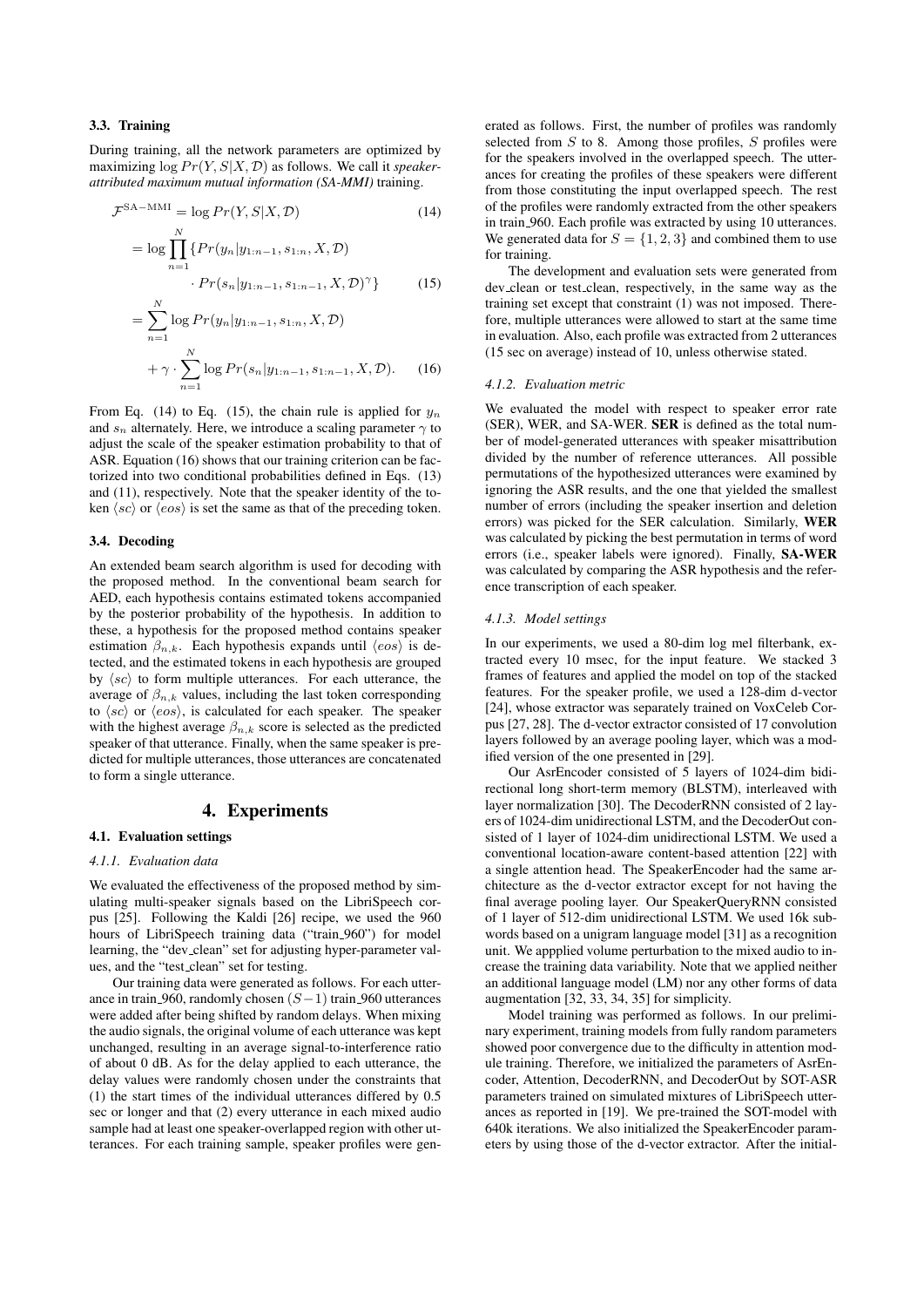Table 1: *SER (%), WER (%), and SA-WER (%) for baseline systems and proposed method. The number of profiles per test audio was 8. Each profile was extracted by using 2 utterances (15 sec on average). For random speaker assignment experiment (3rd row), averages of 10 trials were computed. No LM was used in the evaluation.* ❵

| Eval Set<br>Model                                                                                                                       | <b>SER</b>        | l-speaker<br>WER  | <b>SA-WER</b>     | <b>SER</b>        | 2-speaker-mixed<br>WER | <b>SA-WER</b>       | <b>SER</b>           | 3-speaker-mixed<br>WER | <b>SA-WER</b>        | <b>SER</b>        | Total<br>WER         | <b>SA-WER</b>        |
|-----------------------------------------------------------------------------------------------------------------------------------------|-------------------|-------------------|-------------------|-------------------|------------------------|---------------------|----------------------|------------------------|----------------------|-------------------|----------------------|----------------------|
| Single-speaker ASR<br>SOT-ASR                                                                                                           |                   | 4.7<br>4.5        |                   | ۰<br>۰            | 66.9<br>10.3           |                     | ۰                    | 90.7<br>19.5           |                      | -                 | 68.4<br>13.9         |                      |
| $SOT-ASR$ + random speaker assignment<br>$SOT-ASR + d$ -vec speaker identification                                                      | 87.4<br>0.4       | 4.5<br>4.5        | 175.2<br>4.8      | 82.8<br>6.4       | 23.4<br>10.3           | 169.7<br>16.5       | 76.1<br>13.1         | 39.1<br>19.5           | 165.1<br>31.7        | 80.2<br>8.7       | 28.1<br>13.9         | 168.3<br>22.2        |
| Proposed Model<br>$SOT-ASR + Spk-Enc + Inv-Attn$<br>$\hookrightarrow$ + SpeakerQueryRNN<br>$\hookrightarrow$ + Weighted Profile $(d_n)$ | 0.3<br>0.4<br>0.2 | 4.3<br>4.2<br>4.2 | 4.7<br>4.6<br>4.5 | 5.5<br>3.0<br>2.5 | 10.4<br>9.1<br>8.7     | 12.2<br>10.9<br>9.9 | 14.8<br>11.6<br>10.2 | 23.4<br>21.5<br>20.2   | 26.7<br>24.7<br>23.1 | 9.3<br>6.9<br>6.0 | 15.9<br>14.5<br>13.7 | 18.2<br>16.7<br>15.6 |

Table 2: *Speaker counting accuracy (%) of the proposed model.*

| Actual # of Speakers | Estimated # of Speakers (%) |       |       |      |  |  |  |
|----------------------|-----------------------------|-------|-------|------|--|--|--|
| in Test Data         |                             |       |       |      |  |  |  |
|                      | 99.96                       | 0.04  | 0.00  | 0.00 |  |  |  |
|                      | 2.56                        | 97.44 | 0.00  | 0.00 |  |  |  |
|                      | 0.31                        | 25.34 | 74.35 | 0.00 |  |  |  |

Table 3: *SER (%) / SA-WER (%) for different numbers of profiles in the speaker inventory.*

| # of Profiles | # of Speakers in Test Data |          |             |              |
|---------------|----------------------------|----------|-------------|--------------|
| in Inventory  |                            |          |             | <b>Total</b> |
|               | 0.1/4.5                    | 1.8/9.4  | 8.8/22.3    | 5.0/15.0     |
| 8             | 0.2/4.5                    | 2.5/9.9  | 10.2 / 23.1 | 6.0 / 15.6   |
| 16            | 0.8/5.1                    | 2.9/10.6 | 11.3 / 23.8 | 6.8/16.3     |
| 32            | 0.9/5.4                    | 4.6/11.9 | 11.6 / 24.0 | 7.5/16.9     |

ization, we updated the entire network based on  $\mathcal{F}^{\text{SA}-\text{MMI}}$  with  $\gamma = 0.1$  by using an Adam optimizer with a learning rate of 0.00002. We used 8 GPUs, each of which worked on 6k frames of minibatch. We report the results of the dev clean-based best models found after 160k of training iterations.

## 4.2. Evaluation results

#### *4.2.1. Baseline results*

We built 4 different baseline systems, whose results are shown in the first 4 rows of Table 1. The first row corresponds the conventional single-speaker ASR based on AED. As expected, the WER was significantly degraded for overlapped speech. The second row shows the result of the SOT-ASR system that was used for initializing the proposed method in training. SOT-ASR significantly improved the WER for all evaluation settings. The lower WER for the 1-speaker case could be attributed to the data augmentation effect resulting from the use of overlapped speech for training, which was also observed in [19].

The third row shows the result of randomly assigning a speaker label for each utterance generated by SOT-ASR. Note that the speaker identification may affect WER as well as SA-WER. This is because multiple SOT-ASR-generated utternaces were mereged when their speaker labels were the same.

The fourth row shows the result of combining SOT-ASR and d-vector based speaker identification. In this baseline system, for each utterance, we calculated a weighted average of frame-level d-vectors by using the attention weights from SOT-ASR. The estimated d-vectors were then compared with each profile contained in the speaker inventory in terms of cosine similarity. The best scored speaker was selected one-by-one with a constraint that the same speaker could not be selected for multiple utterances. This method gave us reasonable results as can be seen in the table although the SA-WERs were not sufficient for overlapped speech.

Table 4: *Impact of the number of profile extraction utterances on SER (%) and SA-WER (%) for 8-profile setting. The average utterance duration was 7.5 sec.*

| # of Utterances | # of Speakers in Test Data |          |             |          |
|-----------------|----------------------------|----------|-------------|----------|
| per Profile     |                            |          |             | Total    |
|                 | 0.9/5.6                    | 3.8/11.5 | 11.2 / 24.8 | 7.0/17.2 |
|                 | 0.2/4.5                    | 2.5/9.9  | 10.2 / 23.1 | 6.0/15.6 |
| 5               | 0.04/4.2                   | 2.1/9.5  | 9.7/22.6    | 5.6/15.2 |
| 10              | 0.08/4.3                   | 2.0/9.4  | 9.5/22.3    | 5.4/15.0 |

#### *4.2.2. Results of the proposed method*

The last 3 rows of Table 1 shows the results of the proposed method while the first two of them were the results of an ablation study. "SOT-ASR + Spk-Enc + Inv-Attn" is the result of a variant of the proposed model where SpeakerEncoder output  $p_n$  was directly used for InventoryAttention (Eq. (9)) instead of using SpeakerQueryRNN output  $q_n$ , and  $\bar{d}_n$  was not used in Eq. (13). Due to SA-MMI training, even this model achieved a lower SA-WER than the baseline while the SER and WER were degraded. Then, the entire performance was significantly boosted by introducing SpeakerQueryRNN as shown in the next row. Finally, by introducing the weighted profile  $d_n$  in Eq. (13), the proposed method outperformed the baseline in all three evaluation metrics, resulting in 29% reduction of the SA-WER.

Table 2 shows the speaker counting accuracy of the proposed method. We can see that the speakers were counted very accurately especially for the 1-speaker (99.96%) and 2-speaker cases (97.44%) while it sometimes underestimated the number of the speakers for the 3-speaker mixtures.

### *4.2.3. Evaluation with different profile settings*

In the previous experiments, we used the inventory comprising 8 profiles, each of which was extracted from 2 utterances. We then evaluated the proposed method with different numbers of profiles. As shown in Table 3, our proposed method showed only minor degradation in terms of the SER and SA-WER even with 32 profiles. This demonstrates the robustness of our method against the increase of profiles.

Finally, we also evaluated the impact of the number of utterances used for speaker profile extraction. As shown in Table 4, using more utterances for a profile yielded lower error rates.

## 5. Conclusions

In this paper, we proposed a joint model for SA-ASR that can recognize overlapped speech of any number of speakers while identifying the speaker of each utterance among any number of speaker profiles. In the experiments on LibriSpeech, the proposed model achieved significantly better SA-WER than the baseline that consists of separated modules.